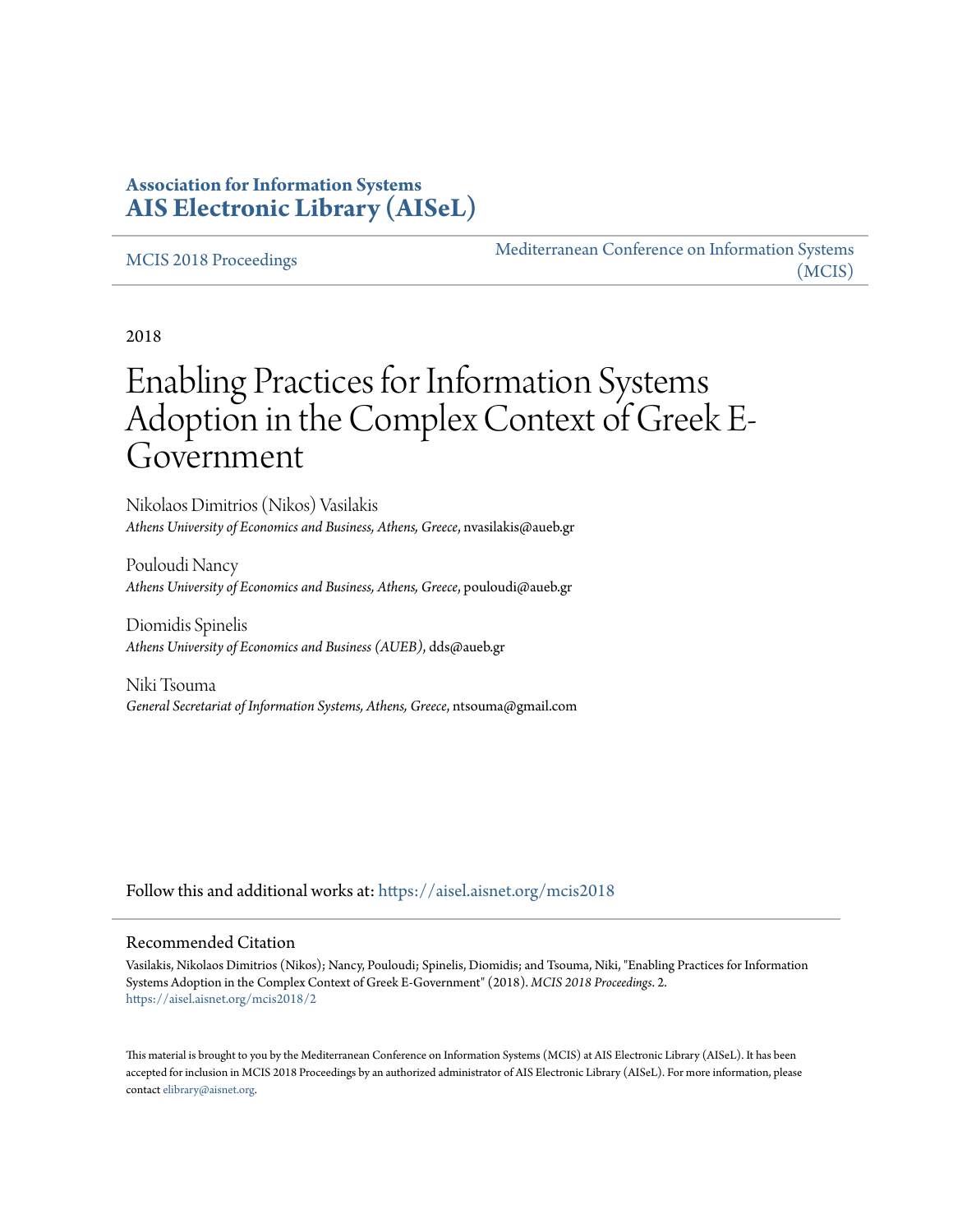# **ENABLING PRACTICES FOR INFORMATION SYSTEMS ADOPTION IN THE COMPLEX CONTEXT OF GREEK E-GOVERNMENT**

*Research full-length paper*

*Track: New Directions for Digital Governance: Towards Government 3.0*

- Vasilakis, Nikolaos Dimitrios (Nikos), Athens University of Economics and Business, Athens, Greece, [nvasilakis@aueb.gr](mailto:nvasilakis@aueb.gr)
- Pouloudi, Nancy, Athens University of Economics and Business, Athens, Greece, [pouloudi@aueb.gr](mailto:pouloudi@aueb.gr)
- Spinellis, Diomidis, Athens University of Economics and Business, Athens, Greece, [dds@aueb.gr](mailto:dds@aueb.gr)

Tsouma, Niki, General Secretariat of Information Systems, Athens, Greece, [ntsouma@gmail.com](mailto:ntsouma@gmail.com)

#### **Abstract**

*The Greek administrative context is characterized by a centralized and bureaucratic culture and is heavily influenced by the ongoing financial crisis. E-government is under development and remains greatly fragmented while adoption is low and resistance by public agencies and citizens is often high. Against this background, this paper provides an in-depth study of four nation-wide e-government projects recently adopted in Greece that were successfully implemented and widely adopted by their intended stakeholders. The study of these projects reveals common enabling factors. Based on our findings, we propose a framework that links together three enabling practices for the adoption of egovernment projects, namely, top-down pressures, agency ownership and user engagement. We discuss how these are interrelated and their implications for improving e-government adoption 'against the odds'.*

*Keywords: e-government, public administration, Greece, information systems adoption.*

#### **1 Introduction**

E-government, that is using ICT in the public sector, contributes to the modernization of a state, by providing services of high quality and value to citizens and other stakeholders, as well as by reducing costs and the time required to complete tasks. It is also associated with increased efficiency in the use of the available material and human resources, increased transparency, reduced corruption and mismanagement, and boosted confidence in public services (Gil-Garcia and Pardo, 2005; Gouscos et al., 2007; Guijarro, 2007; Moon, 2002).

Despite pressures to achieve these benefits in the public administration in Greece, development and adoption of e-government remains partial and problematic. Studying either particular sectors such as health or public administration in general, only a few IT projects had been developed at a national level and some others locally (e.g. Angelidis et al., 2010; Bogdanos et al., 2008) till recently. A more indepth study of the current situation reveals a mixed picture with lots of contradictions (Spinellis et al.,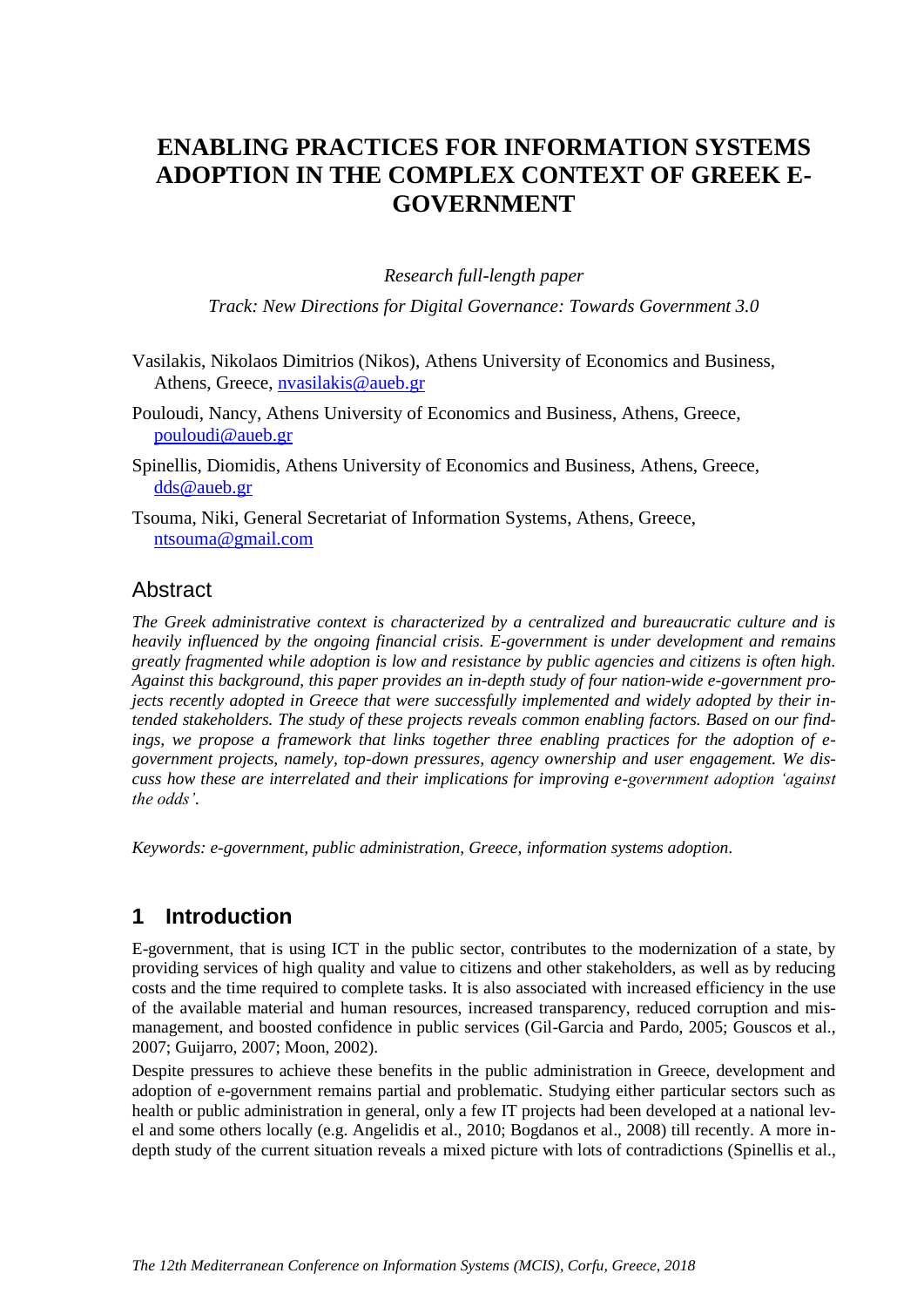2018). While multiple inefficiencies and problems are detected, about both e-government and public administration in general, there are now a series of initiatives and positive steps that have been taken in recent years, particularly during those of the financial crisis that started in 2009. Ironically, some positive outcomes have been achieved due to the pressure the crisis has put on public administration. In several cases, the developments were triggered by interventions led by the institutions (European Union, International Monetary Fund) monitoring the reforms undertaken by the Greek governments of recent years. The significance of external pressures is also highlighted in earlier work by Spanou and Sotiropoulos (2011) on administrative reforms in Greece over time; they conclude that, while only a few economic and managerial reforms have been implemented in the country, since mid-1990s there has been some progress in this direction (still delayed, less daring and less visible), partly because of the external pressures that the country's membership in the EU generates. At times, these external pressures were also coupled with internal modernizing forces, which struggled to gain the required power to apply their vision (Spanou and Sotiropoulos, 2011).

Nevertheless, many of the IT-driven reform initiatives are isolated from governmental policy, revealing a clear discontinuity (e.g. Bamidis et al., 2006; Spinellis et al, 2018). Such a lack of continuity, though, traditionally appears not only in IT implementations but also in administration reforms in the country (Spanou and Sotiropoulos, 2011). Policies implemented by one government are often abolished by the following one or even by the same administration (Economou, 2010; Spanou 1996), also due to the dominating rationale of party conflict and the resulting bureaucracy (Sotiropoulos, 2006). This situation can be largely explained by historical and institutionalist perspectives (Spanou and Sotiropoulos, 2011).

From a historical perspective, Greece can be classified as a late-development country. The sociopolitical transformations which led Western Europe to the development of industrial capitalism and contributed to its political and cultural institutions, triggered lots of tensions as they were regarded as an imported phenomenon (Mouzelis, 1978). This applies both to the citizens and the civil servants, too. Formality, uniformity of practice (neglecting contextual nuances) and centralization prevail, greatly due to the Napoleonic model on which the Greek state has been developed (Spanou, 2008). Subsequently, a defensive reluctance towards organizational changes is in presence (Spanou, 2001) when attempting to modernize the state's operation. Civil servants have limited expertise beyond the formalistic issues whereas top administrative officials play only a secondary role (Sotiropoulos, 2007). This situation becomes even more complex taking into account the ongoing financial and cultural crisis in the country. As such, e-government is greatly influenced by this unique context of increased diversity, fragmentation and discontinuity.

Clearly, e-government is not easy to implement. The failure rate of e-government projects had been reported to reach even 85% (Heeks, 2003). It has not accomplished the potential it is associated with (Anthopoulos et al., 2006; Ferro and Sorrentino, 2010; Korteland and Bekkers, 2007) because of lots of challenges that emerge. Among others, these include IT-related complexities, limited providers' capacity and users' uptake, and digital divide (Aladwani, 2013; Baumgarten and Chui, 2009; Helbig et al., 2005; United Nations, 2012). The success of e-government projects greatly depends on policy setting, well before engaging with technical implementation. The reasons behind such a success (or failure) can often be traced to social, cultural and political factors (Boonstra and Van Offenbeek, 2011; Constantinides and Barrett, 2006; Greenhalgh et al., 2009; Lapointe and Rivard, 2005).

Policies are complicated by their nature and they both influence and are influenced by IT projects. As a way to promote change, they constitute strategic resources, which are open to a constant interpretation (Brown, 2004). As policymakers often do not share a common vision (e.g., Klecun-Dabrowska and Cornford, 2000; Morrison et al., 2013), or do not even have one, the setting becomes more blurred. Actors and other stakeholders involved in such projects have an impact on the formulation of policies, both during planning and also in the implementation stage (Motion and Leitch, 2009; Mueller et al., 2004). As such, stakeholders play an instrumental role in IT project success (Boonstra et al., 2008). However, this can also result in a policy-implementation gap (Greenhalgh and Stones, 2010;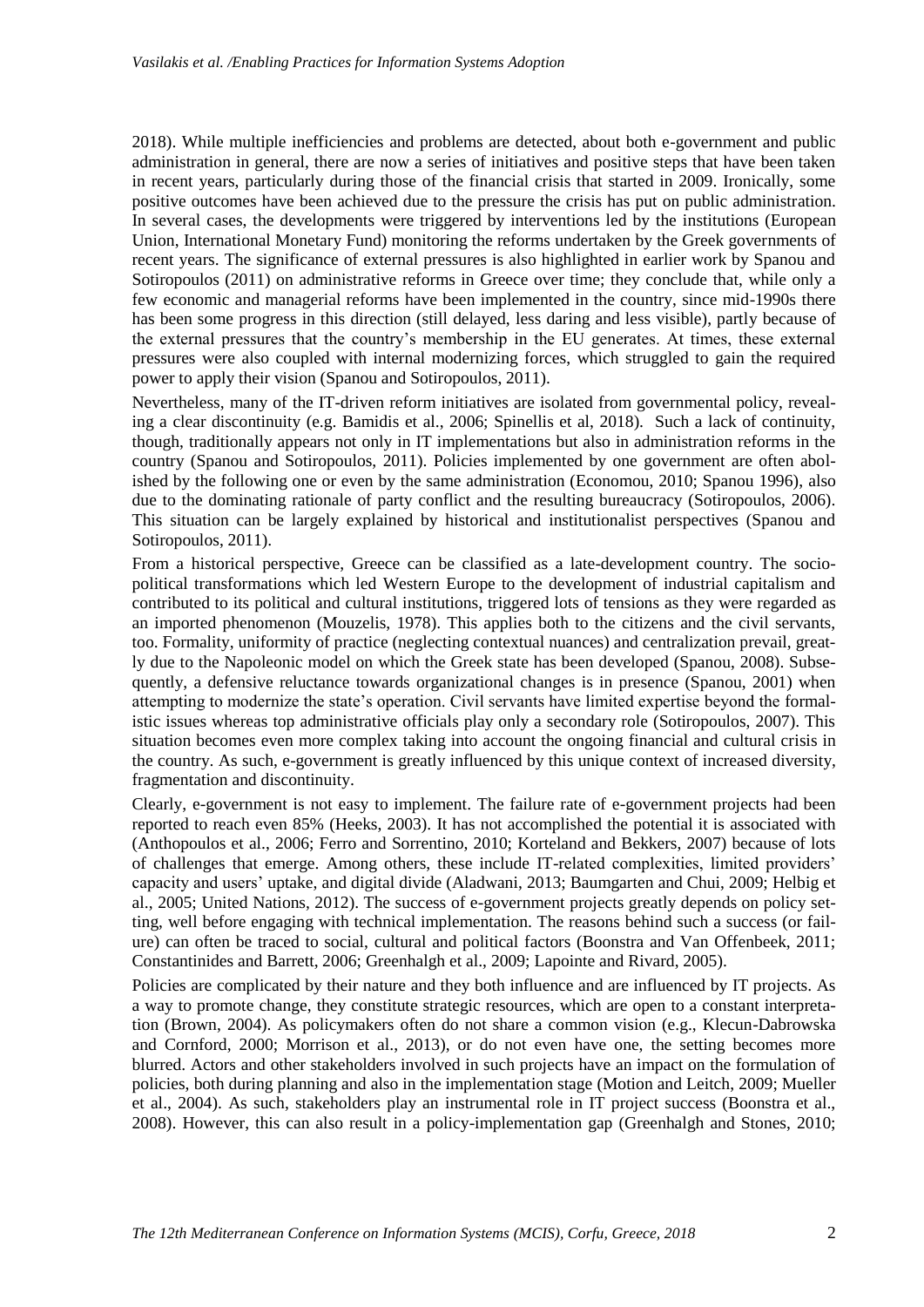Pope et al., 2006; Spanou and Sotiropoulos, 2011). Large IT projects, as those of e-government usually are, are associated with a number of different stakeholders who hold diverse values, beliefs and interests. This diversity may result, in turn, into tensions in a number of dilemmas that emerge, as various objectives and requirements need to get aligned (Boonstra et al., 2017). Conversely, depending on the varying views stakeholders may hold and their dynamics (Orlikowski, 1992; Robey et al., 2002), IT can be implemented in different ways, contributing to the aforementioned gap.

This paper looks deeper in the e-government status in Greece with an aim to unveil enablers leading to good practice in such a highly complex context. The remainder of this paper is organized as follows: First, we briefly explore tension awareness and duality perspective use in IT projects and argue for its usefulness in analysing significant aspects of e-government. The research methodology adopted is then presented, followed by an analysis of four recent nationwide IT projects in Greece; despite the difficulties and problems that emerged, these projects proved to be key good practices of egovernment in the country, each in different aspects. Building on our analysis of these projects, we present a framework of three interlinked dimensions of enablers, common across these IT projects, and discuss how these can be operationalized in a public domain setting.

## **2 Tension awareness and duality in IT projects**

Policy makers and project managers face multiple dilemmas and are often called to choose the most favourable option over a less attractive alternative. In order to further understand this situation, the concepts of tension awareness and duality perspective seem promising. In this paper, we build on the duality perspective Boonstra et al. (2017) explored. They applied the tension awareness and dualistic approach in the management of organizational change proposed by Smith and Graetz (2011) in a large technology project, so as to emphasize how dual tensions may materialize through stakeholder voices, either directly or indirectly. The dynamics among different and often contradicting or incompatible elements (Van de Ven and Poole, 2005) strongly affect the progress of a change. A duality perspective helps in a practical way to recognize and understand these dynamics (Barke et al., 2008; Seo et al., 2004) and simplify the dilemmas faced. However, it is not always necessary to choose only an option over another, or in other words adopt only one end of a dilemma as they are not always mutually exclusive. In fact, not only they complement each other, but also applying a clear preference only to one pole of the dilemma and ignore the other can be harmful and puts additional difficulties in their enactment (Seo et al., 2004). As Boonstra et al. (2017, p.20) highlight, "the apparently opposing elements should, rather, be seen as complementary and coexisting, and the tension that this coexistence creates needs to be managed in order for projects to be successful." Such a tension, however, needs to be addressed and acted as it emerges. They also refer to five duality characteristics of dilemmas in change setting that Smith and Graetz (2011) propose: simultaneity (i.e., both ends can be present), relationality (i.e. interdependent dilemmas), minimal threshold (i.e., each end must be present at least to some extent so as to benefit from its advantages), dynamism (i.e., the emerging tensions from the coexistence of the dilemma ends have a mobilizing force) and improvisation (i.e., it is needed to find balance in this complicated situation).

## **3 Research Methodology**

This study follows a qualitative, interpretive approach and is part of a larger research project to study e-governance in Greece and offer directions for future policy making in this area. The aim of the present paper is to better understand the prevailing context, identifying good practices when they occur within it. A series of in-depth, semi-structured interviews were conducted with stakeholders from different disciplines and levels (public sector executives, civil servants in contact points with citizens, IT professionals and consultant outside public sector, academics and citizens), before focusing on good practices and what seems to work better in the field. The interviews covered a review of the prevailing context of e-government in Greece, the current status of key IT projects, an overview of the environ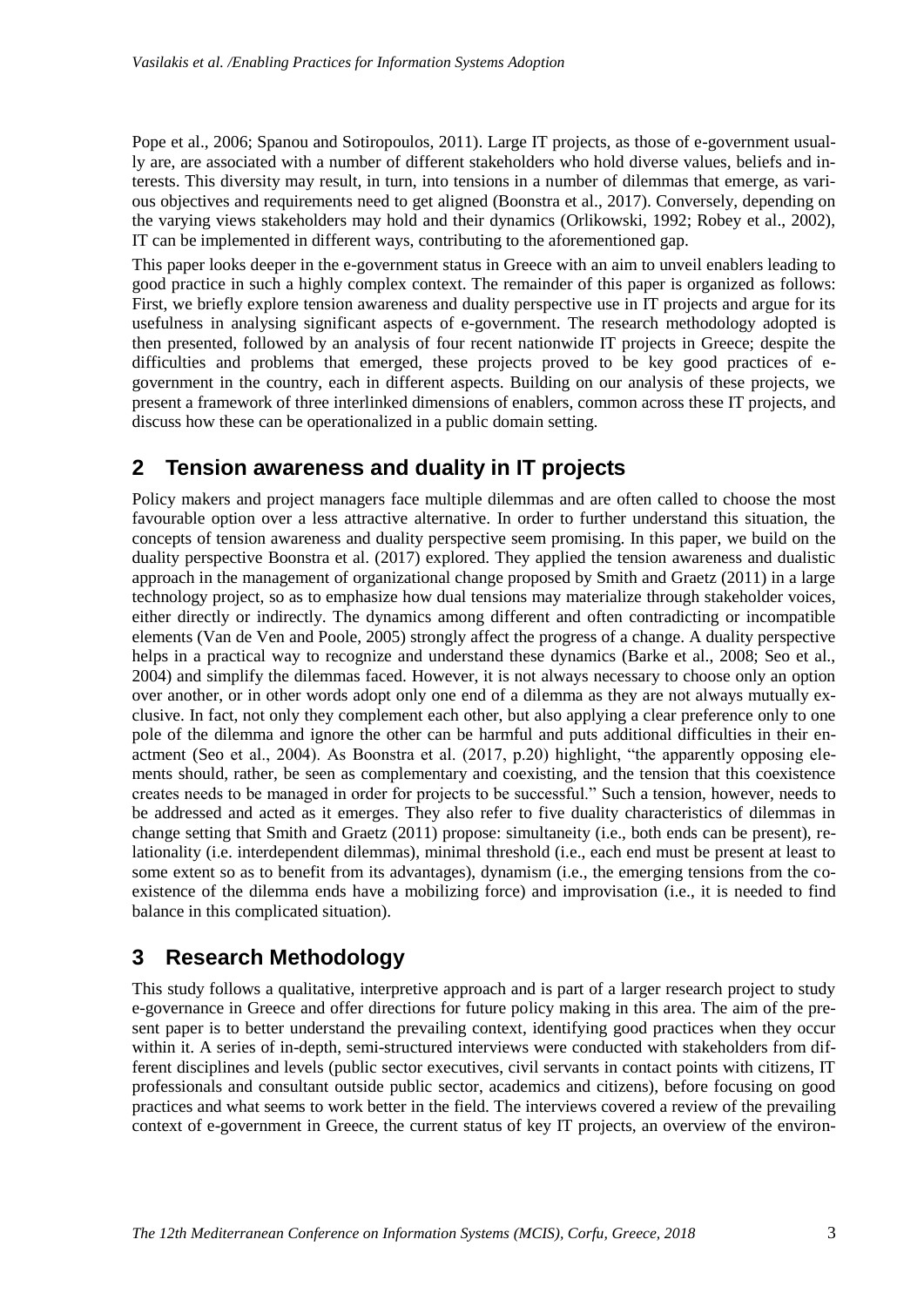ment of each setting, the role and interests of some stakeholders, the problems that may have emerged and how they have been addressed. Each interview had a slightly different agenda to account for the role and knowledgeability of each interviewee. In addition, participant observation was also used, with one author observing the design and use of some selected IT projects.

For the purposes of this paper we identified from the corpus of our empirical material specific instances of successful implementation and good practice. We deliberately defined successful implementation loosely. We selected projects that had been completed and adopted by their intended audience. Four such IT projects are presented; these all have a strong symbolic value and have been implemented during the last years, while the country is facing a financial crisis and is bound by a Memorandum of Understanding (MoU) with the EU and IMF. These projects share some common attributes, but they also have many differences in the deployment approach followed, the involved organizations, the problems that emerged, etc. Whereas they are all commonly regarded as good practice, their assessment is not consistently positive across all possible criteria. For instance, end users may complain about the ease of use of a system, but the latter is still considered successful as its implementation met its objectives, has been adopted and showcased some important success factors (e.g. cooperation of multiple organizations, citizens' acceptance, etc.). Such projects have become a point of reference within the public administration.

We began our study open to different interpretations about what may constitute an enabler for a successful project implementation, so as to better benefit from what issues and possible approaches seem more appropriate as we analysed our data. As it can be easily explained by the complex context of egovernment, no single approach seems to apply to every setting, but also within the same setting at different implementation levels or among organizations/ stakeholders, or over time. Therefore, it is crucial to discern some key factors that seem to better address the emerging challenges and lead to the operation of e-government services that can fulfil their promises, and to sustainable changes. Within this complex context, a number of decisions must be taken as the design and implementation of an IT project is deployed, that is throughout the whole life cycle of a project. These are related to both predefined ones, such as the objectives of each project, the approach followed or the parties involved, and others that arise across different levels and at different times, including the way to address different views, interests, requirements and thus subsequent tensions.

## **4 Four cases of systems-in-use**

The four selected IT projects concern the development of 1) an electronic application for the payment of fees to the state (e-paravolo); 2) an application for the online submission of assets for civil servants and other liable citizens; 3) a platform for public electronic consultation; and 4) an electronic application where all the administrative acts are posted online to foster transparency in the operation of the public sector. They were all implemented after 2010, when the country agreed on the MoU with the EU and IMF. For each information system, emphasis is given on the process and level of development, the involved actors, the problems that emerged during both its implementation and use, and the future steps or objectives.

#### **4.1 Project 1: e-paravolo**

The e-paravolo application enables electronic payments (fees) to the State. It is connected to the DIAS inter-banking system, accepts payments by citizens and transfers these revenues to the corresponding public organization or institution through the General Accounting Office. All the payments but those deposited in ELTA (Hellenic Posts) are attributed within the same day - in the case of ELTA this process takes place during the following day as the communication is not online and includes transferring data files. The application supports web banking, phone banking and all the types of cards (credit, debit, prepaid). This is a Level 5 application (personalization), according to the integration levels for egovernment services as defined by the United Nations (2002), i.e., a complete, integrated e-service is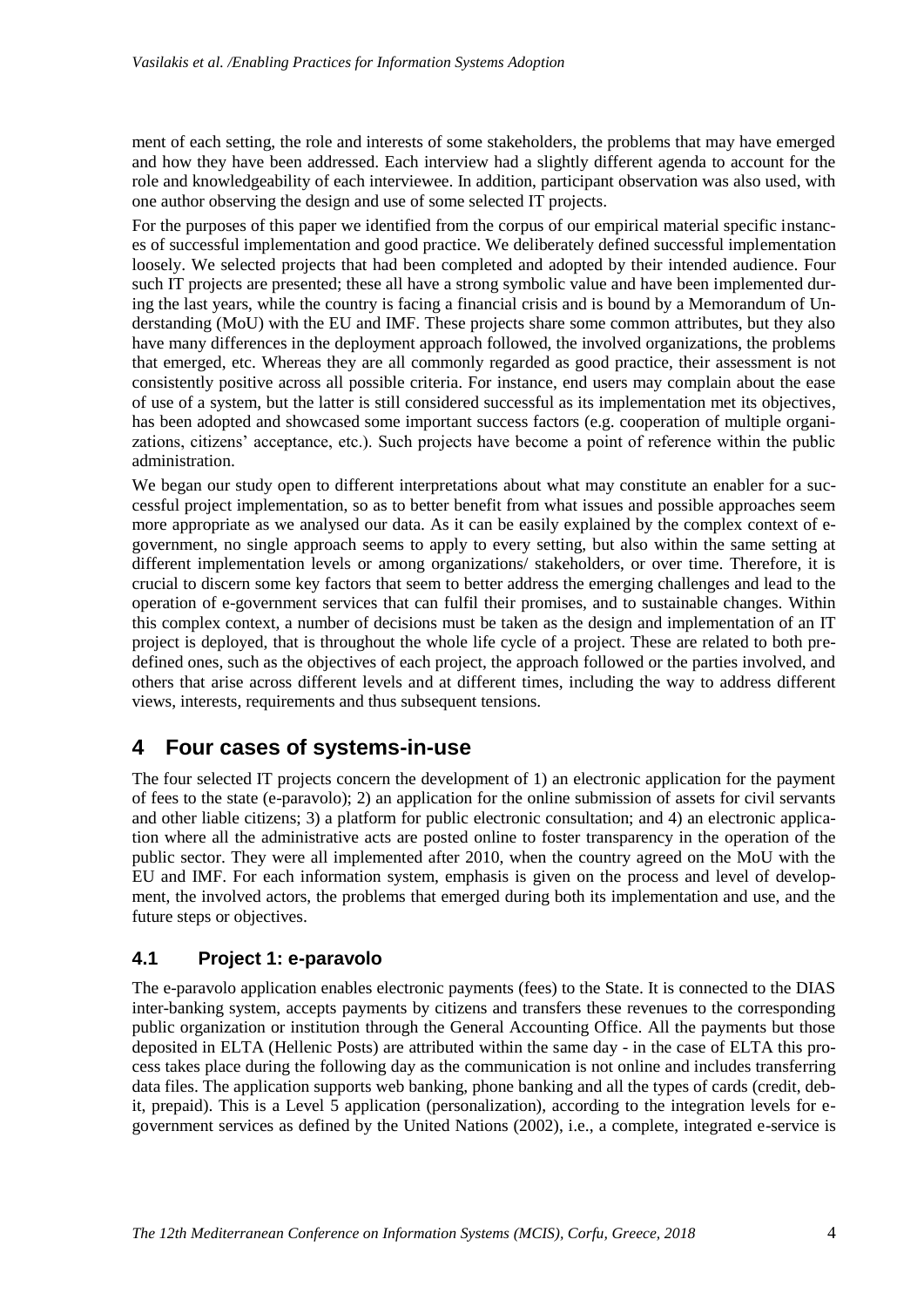provided. The access to the system is open to: all citizens and businesses who have to pay a fee; all public services as publishers of the bill and recipients of revenue; the banking system and DIAS through which payments are made.

The problems that emerged and were dealt with during the design and development phase concerned the cooperation with the agencies for the recording of all sorts of publicly issued bills. Complexity and multiplicity in the applying laws result in ignorance of the processes and laws by competent departments and employees, who know from experience what to do in their everyday life. As a result, there was an initial refusal to cooperate in the face of improper and incomplete registration. At first, 15 institution bodies with 500 different categories of fees joined the system; 45 bodies with 3,500 categories of fees are now included.

The fact that the application of the electronic system provided comprehensive information on the different categories of fees that exist and are issued by the public sector is of particular interest. These fees have been defined at different times, with different laws, by different bodies and for different special needs, and there was no overall picture of this information. What is also important is that there is now the possibility of consolidation because these different categories of fees actually differ very little in their monetary value and purpose. Therefore, they could be consolidated into homogeneous categories and the payment system about fees could get simplified.

For the design and development of the application, General Secretary of Information Systems (GSIS) of the Finance Ministry, public sector bodies receiving revenue through fees and DIAS comprised the involved entities. The initiative for the development of electronic application was taken by GSIS. As a basis for the design, a study that had been previously developed by a private bank was used. The development was done in-house, by a team of 4 GSIS programmers, with the assistance of a team of 4-5 employees who undertook the operational planning, process analysis, inventory mapping, organization, coordination, as well as the communication and cooperation of all the involved parties. Thereafter, the application is continuously developed and evolves following agile methodology, with constant feedback and integration of remarks of new or modified requirements and the addition of new cases. The application is run by GSIS.

Problems occurred mainly at the initial stage of implementation and during the training of the employees of the agencies, because of their initial refusal to use the system, preferring the daily routine of work. However, a strong interest and "demand" can be observed at the next stage, as the employees receive training and use the new system, gaining confidence to use it and recognizing the ease it has to offer to their daily work.

Another interesting issue concerns the cooperation among the involved parties/ actors. At first it clearly constituted the main problematic and negative area of the design and implementation phases of the project. Nevertheless, it soon turned out to be positive with the development of trust and cooperation. In order this to be achieved and manage to instigate initial cooperation, it was necessary to impose the new system through a political agreement at a high (ministerial) level and intervention at the top management level of institution bodies.

From the technical development side of the system, for the first semester of the system's operation, the service was not provided online. As such, the complete cycle of completion required 1-2 days. The pilot run of the system began in September 2013, its production began 4 months later, and the service became available online from September 2014. ATM and POS payment possibilities have been completed and tested in a test environment.

This capability, which is ready in technical terms, provides the opportunity for the system to be further used by citizens and businesses for other types of payments to the State, too. For instance, new application fields could include the on-site payment of fines issued by the Traffic Police and the payment of fines by companies that are based abroad. For the latter, indeed, there is already cooperation with the Securities and Exchange Commission. In addition, the opportunity for electronic payment of court sentences (i.e. fines) will enable these penalties to be paid on-the-spot electronically. Therefore, the physical presence of tax officials in the courts will not be required any longer for the collection of such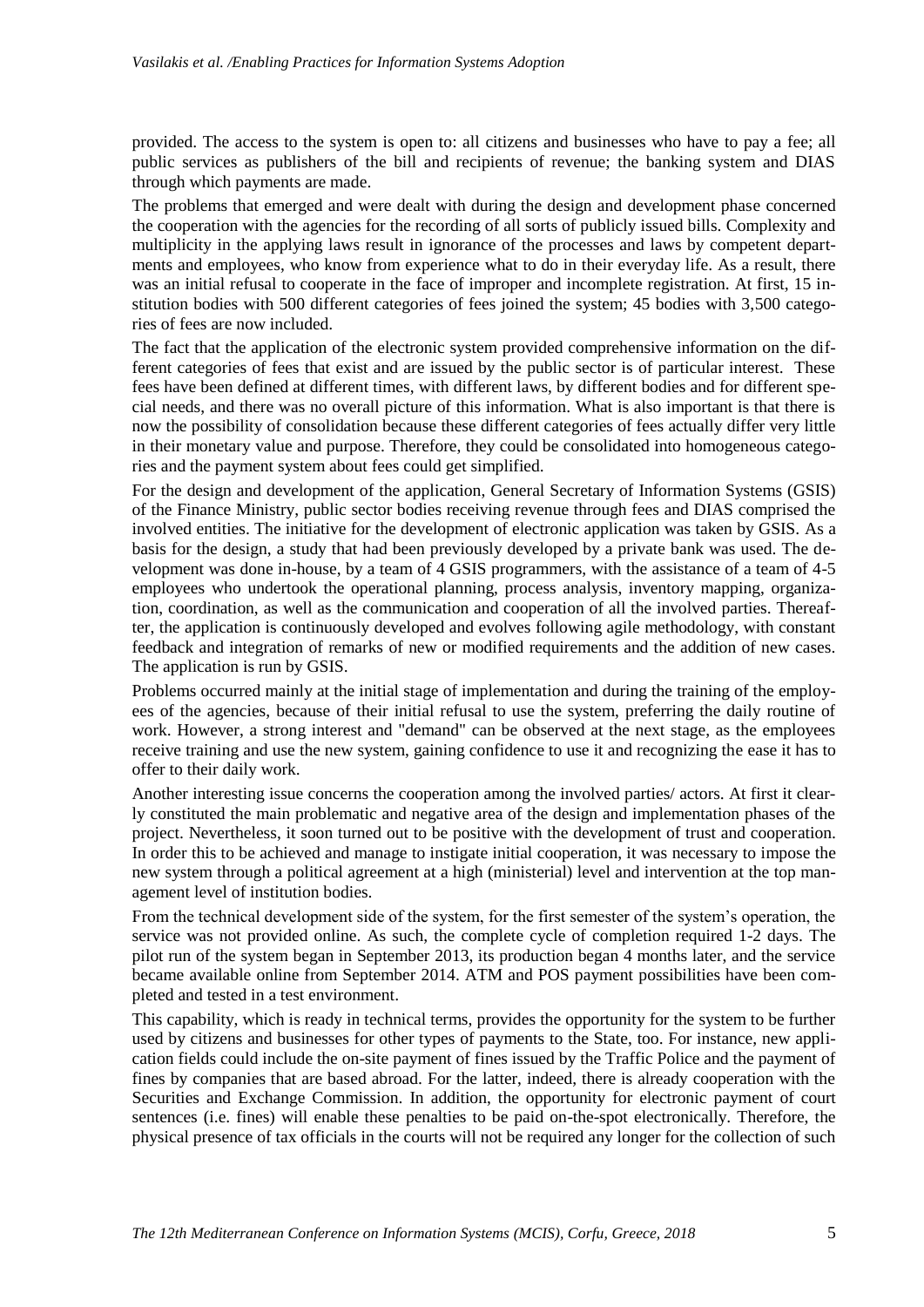fines, which so far takes place only on working days hours and days. Thus if the payment is not made, citizens are sadly kept in custody until the next working day (e.g. even throughout the weekend) even when they can pay the penalty imposed on them so as to get released. Furthermore, another use of the application includes the collection of shipping charges or transit fees. Such an opportunity is not only feasible, but highly desired, too. Even though these fees were institutionalized by law in 2012, they have not been collected until today by the Ministry of Finance: the latter is unable to design or apply a collection procedure in the traditional way, which requires the physical presence of a tax official in each port of the country. Bureaucratic reasons, though, prevent the use of this ready electronic application for the collection of these fees.

#### **4.2 Project 2: Asset Submission System ("Pothen Esches")**

The information system "Pothen Esches" supports the consolidation of the procedures for submitting, processing and checking the annual statements of assets of all public administration audit institutions. In particular, it provides the following capabilities: creating a debit record for automatic detection of unsubscribed statements, submitting online a statement for all those who are liable, keeping an online database of statements, automatic cross-checking of statements and tracking of the annual changes in the debtors' assets. At the same time, it facilitates the audit process through risk analysis techniques, provides faster processing of complaints over the Internet, and ensures the security, confidentiality and availability of statements only to law enforcement officers, agents and employees. According to its main operators, this new integrated information system has already replaced the handwritten procedures for submitting, processing and checking asset statements, by providing digital services to all liable citizens and institutional bodies. The upgrading of these services is aimed at uniformity and timeless asset control. Ιt is therefore important in combating corruption and increasing transparency in public administration.

During the implementation, several difficulties emerged in its design and development stages. Several of them occurred due to the conflicting demands of stakeholders, difficulties in decision-making, and a lack of cooperation between the numerous actors in charge of using the system: General Inspector of Public Administration, Office for Anti-Money Laundering and Terrorist Financing and Audit of Asset Statements, Parliament of Greece, Greek Police, Coast Guard, General Secretary of Anti-Corruption. Nevertheless, implementing a common project that meets the needs of different actors is a remarkable and unique example to be imitated.

The legal institutionalization of requirements and the required functionality (by law and joint ministerial decisions) has made planning and implementation even more difficult since it has deprived the project of valuable flexibility. The same lack of flexibility has hampered improvement interventions (e.g. linking bonds with the unique ISIN code) after the completion of implementation. Moreover, as it is claimed, the system could have been supported by greater willingness to cooperate regarding interoperability with the (then) General Secretariat for Public Revenues that holds many of the required data (E1, E9, identification codes). Accordingly, the involvement of the Data Protection Authority could be more constructive. Last but not least, some liable users caused further problems with legal interference; such problems should not be overlooked, as it is a common practice in various projects in the public sector. Additionally, a series of well-known problems of the Public Administration made the project implementation even harder: "attitude of considering each unit as a personal property, information islets, poorly understood personal data protection, rights of civil servants to be taken as granted, lack of motivation, indifference, laziness, fear, irresponsibility". The cumbersome and bureaucracy of the public administration regarding the quick conclusion of contracts of maintenance and adaptation to legislation put additional difficulties in the daily operation of the system.

It is worth highlighting that in addition to the abovementioned problems of the public administration, many implementation difficulties have been encountered due to the lack of redesigning of the procedures for submitting lists and statements, and checking the declarations as they result from the existing legislation. Simply put, what is easily done in submitting "on paper" is difficult to get transferred to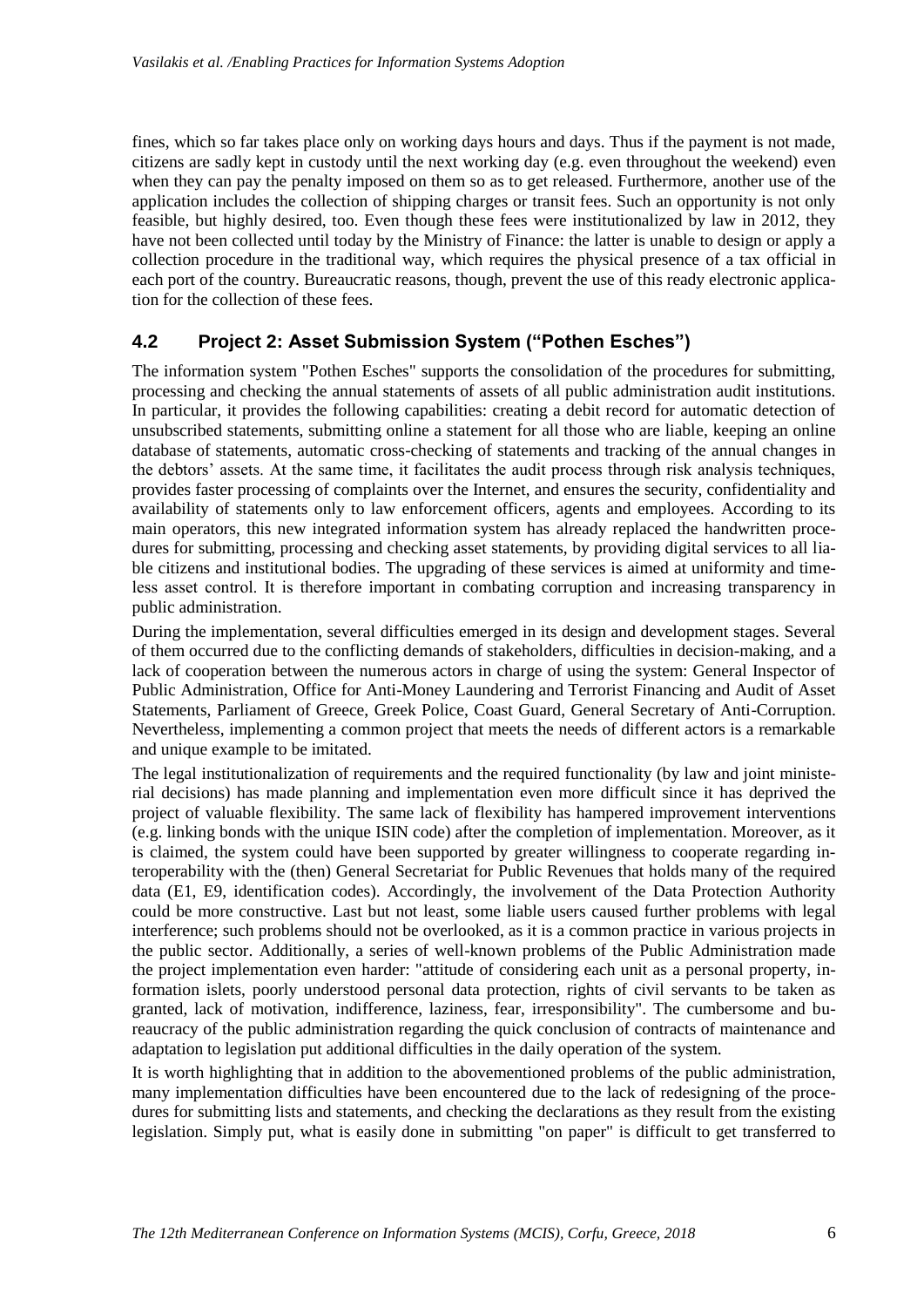the electronic system "as it is". Well-structured procedures are required with clarity, completeness, and parametric approach.

#### **4.3 Project 3: Open Gov**

Open Gov is a platform for public electronic consultation. It is based on a framework of political principles such as transparency, consultation, accountability and decentralization, with the aim to create good practices to be established as a way of governance. As the competent Ministry claims, the needs of citizens for information, meritocracy and participation in the decision-making process are at the heart of this initiative.

Even though Open Gov is perceived as a positive reform and good practice in political terms, the implementation of the system can be seen as highly problematic. The first action plan was drawn up for the period 2012-2014 but the expected results were not met. The second action plan was drawn up for the period 2014-2016; 15 of the 70 commitments it contained were implemented. For the current period 2016-2018, the third action plan was drawn up and implemented. One of the commitments of the current Open Gov Action Plan, which is the responsibility of the Ministry of Finance through the General Secretariat for Public Property and the GSIS, concerns the creation and operation of an e-auction platform for the granting of public property to private individuals or businesses for exploitation (e.g. concession of seaside to leisure businesses, coffee shops, etc.).

The problems that emerged in the implementation of the action plan include: Reactions and resistance to the imposition of open data and procedures (such as local interests in municipalities, or municipalities themselves for the implementation of e-auction on seaside areas); fear to take up the responsibility and bureaucracy within the public administration; resistance and reaction to decision-making on the implementation of the planned actions; ignorance, which results in incorrect evaluation of the priorities by the public administration.

Given these problems, the few positive results to date have been achieved by autonomous islets with personal commitment, participation and different administrative culture, alongside and besides the administrative hierarchy. Another way to overcome the presented problems and insufficiencies that has been attempted at a central level refers to the adoption of a "creating demand" method, through the increased awareness and participation of the groups who expect to benefit from the results of the action.

## **4.4 Project 4: Diavgeia**

Diavgeia (meaning transparency in Greek) is the information system where all the administrative acts are publicly posted. For its operation, Responsible Operational Teams were designated in each institutional body, with the responsibility of incorporating the procedures for the posting of its administrative acts. Subsequently, a posting jurisdiction has been allocated to the corresponding secretarial support of each unit that develops such an act.

This is an integrated application and constitutes an information service, which helps to enhance the transparency of the public administration. Access to this service is provided to citizens, businesses and all other government departments. Each act is identified by a unique number (Online Posting Number - OPN), so they can be reused by virtually eliminating the "exact copy" handwriting process for posted administrative acts.

During the development phase, no problems of recording or redefining operational procedures emerged, as a new process was created. The project was implemented by the Information Society SA (public company) on behalf of the Ministry of Administrative Reform.

In more detail, the initiative for the project came from that Ministry and the Prime Minister's Office. The implementation was entrusted to the Information Society SA, with a joint working group with the agency. The project was developed in two stages. A pilot project was first implemented in-house by a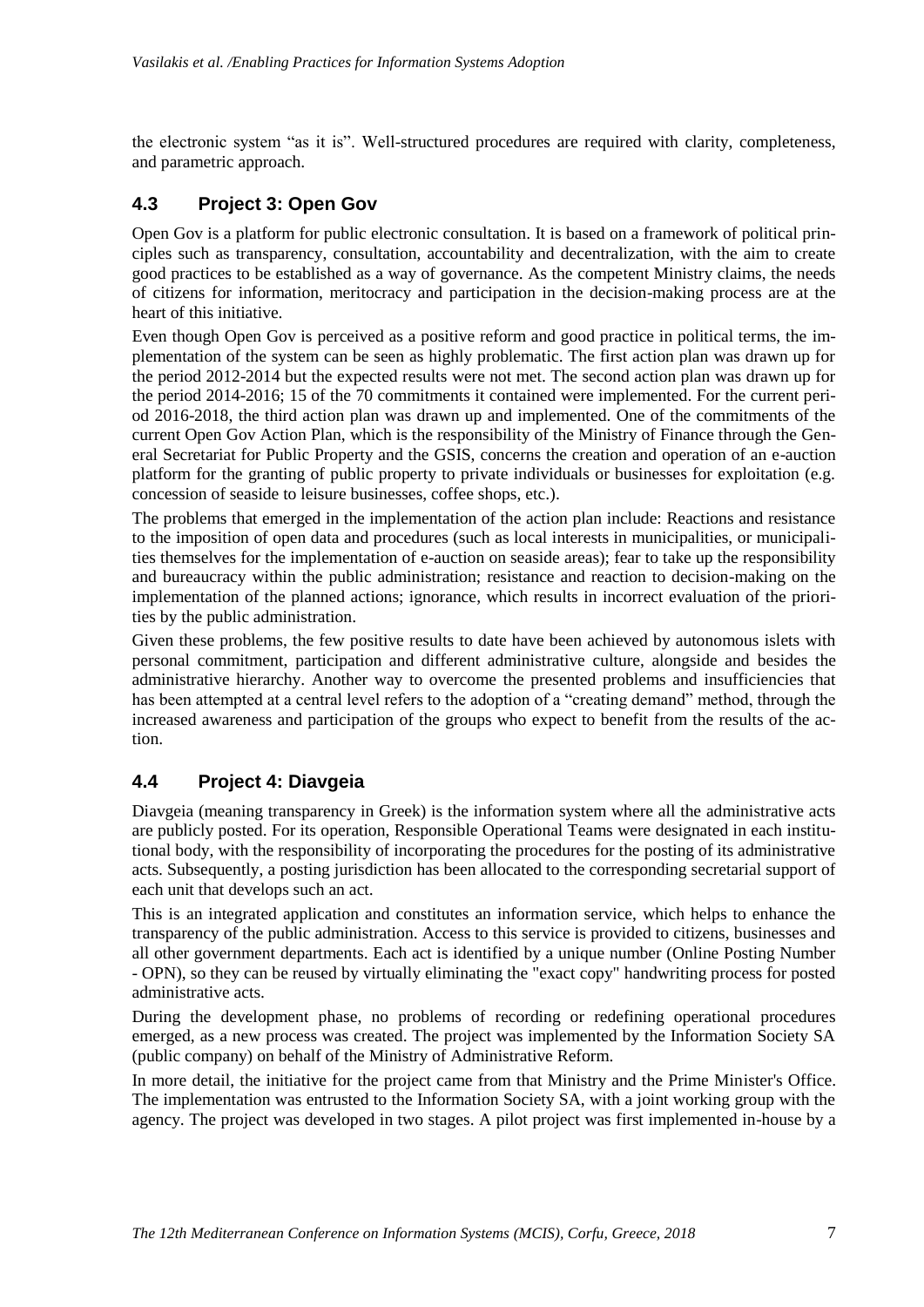team of 5 developers and then a study was prepared and the specifications for the overall project were specified, before the project being awarded to a contractor following an open call for tender. The overall project was funded by the Operational Program "Administrative Reform" of the NSRF 2007-2013. The aforementioned ministry is responsible for the maintenance, which has to be done at the expense of the ordinary budget. This results in inadequate maintenance, given the country's financial crisis.

Problems have arisen during the mandatory application of public posting of administrative acts, due to the resistance of many actors to the disclosure of the acts they issue. Indeed, many of them delayed or requested an exemption from the posting obligation by invoking the confidentiality of the documents. This process has resulted in the rationalization and redefinition of the posting obligation. As a general rule, though, the government legislated that no administrative act is considered to be in effect unless it is first published on Diavgeia. This was done in order to overcome the strong opposition and resistance towards the project by public servants and institutional bodies and thus achieve universal use.

Business planning and the study of future needs were not complete, leading to two major problems. At the operational level, as the posted document is also the certified one by the OPN, it means that all historical data must be kept computerized and constantly available. In turn, a technical problem also emerges. High capacity (infrastructure, servers, storage) is required to store such a large amount of data. This volume is increasing at a very high rate, taking into account the administrative documents that are created every day. Also, no backup infrastructure was planned. Finally, it is considered imperative to transfer and host the system in G-Cloud, that is the governmental cloud infrastructure, and to design a process of "use and archive" for the administrative acts with time history (versions over time), which should be decided depending on the use of historical data.

# **5 Discussion**

The four cases presented briefly describe some emerging issues and challenges in the implementation of IT projects, which are considered a good practice, and the efforts made to address them. Multiple problems were faced at different stages and levels, highlighting the complexity of the Greek public administration and the respective e-government context. As it is evident, even though they all have a positive impact on the e-government reality in the country and provide some valuable lessons for future implementations, their success does not come without problems. Additionally, the overall positive assessment does not cover all aspects of an e-government initiative or satisfy all criteria of what constitutes a successful project. For instance, the end users of Pothen Esches often complain about its lack of ease of use; nevertheless, its implementation and the cooperation that was achieved among so many stakeholders is remarkable, especially given the bad tradition of coordination and integration in the Greek public administration.

In view of open dualities, the policy makers and project managers had to make a series of decisions, both technical and political ones. They range from strategic or political ones, such as the approach to be taken, to others at the operational level, such as what roles are assigned to the involved organizations. For each emerging dilemma, both poles come with their benefits and disadvantages. As a consequence, a stakeholder may favor pole A, whereas another may promote pole B, depending on their viewpoints, but also on their interests. Within the same organization or unit, different views are apparent, too. This causes further tensions, therefore in addition to the decision itself, the management of subsequent dissatisfaction and reaction is also crucial.

Analyzing the preferences made, we discern some common elements in these good practices of egovernment implementation. Taking into consideration what has worked, the problems faced and the results, these elements greatly contributed to the successful implementation and constituted critical success factors in the complex context of Greek e-government. The dualities and the preferred options, however, do not come in isolation. They are interlinked and should be viewed in combination. The same applies to the subsequent results across different dimensions (e.g. reactions that cause new tensions, and so on), as well. We argue that three main poles can make a difference and play an instru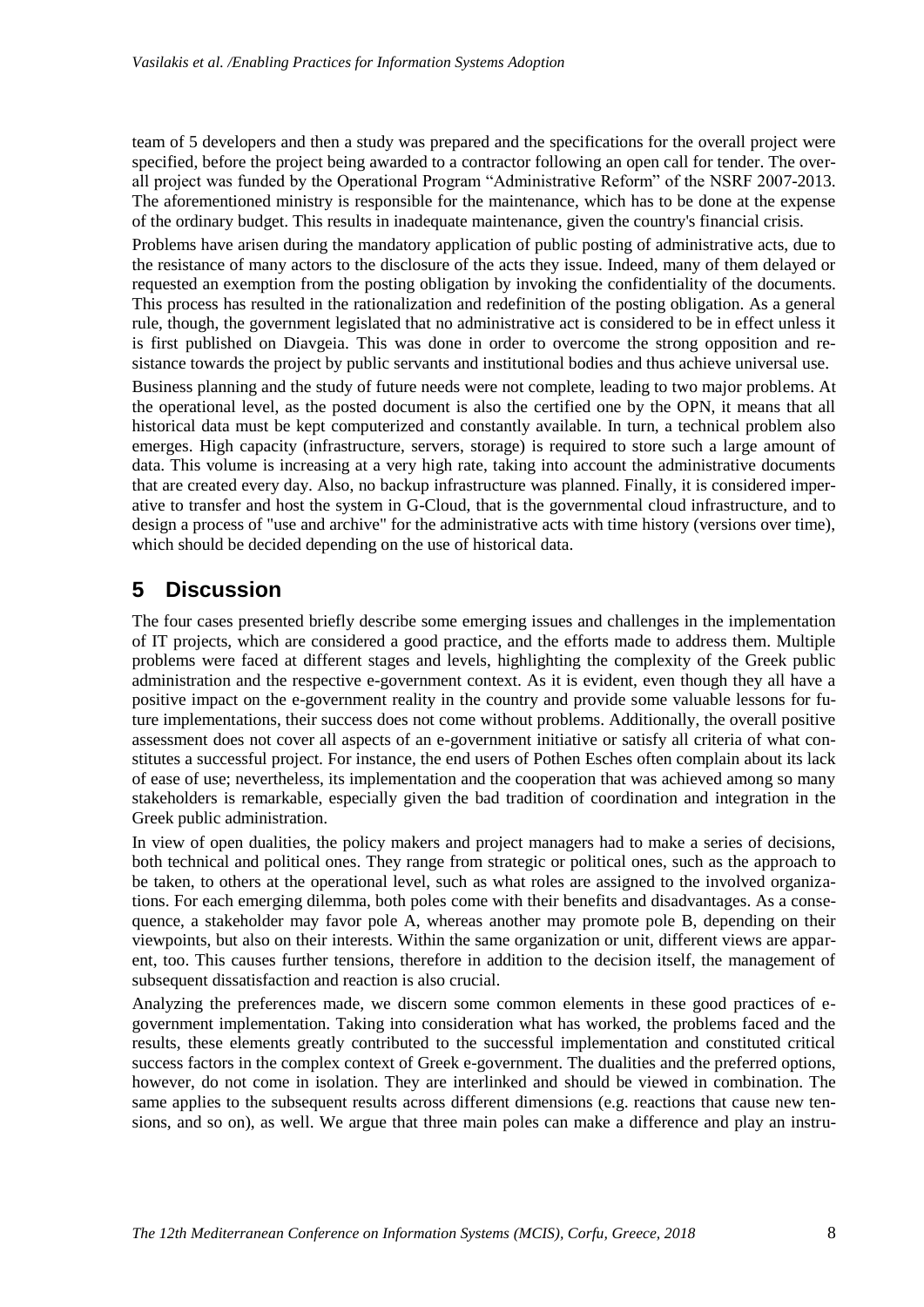mental role in the adoption and implementation of IT projects in the public sector; top-down pressures, agency ownership and user engagement.

#### **5.1 Top-down pressures**

A common element of almost all the presented cases concern the great pressure that was put towards the implementation of each project. Despite the problems that emerged, the resistance due to either the prevailing culture, the different views or the faced difficulties, the tight budget and the other aforementioned insufficiencies of public administration and IT projects, such as limited expertise and skills, the main objective did not fade out. In fact, a remarkable continuity in the desired strategic goals and implementation choices is evident, as opposed to the tradition of the public administration in Greece. It is worth mentioning that at that time, the political and governmental circle has shrunk, with 6 different governments taking the power since 2010, without counting cabinet reshuffles. Thus, the political will remained constant and this commitment greatly resulted in the project completion. The political commitment came from the strong symbolic value of the projects (e.g., Diavgeia, Open Gov) to promote values such as transparency and democratization. Such values are considered a significant issue in the Greek context traditionally (Spanou and Sotiropoulos, 2011), and become even more important at times of crisis and transition. The political commitment and persistence came also as a result of strong external pressures by the EU and IMF.

A consequence of the top-down pressures is that most of the IT projects are implemented through a top-down approach. This is in line with the traditional centralization of the Greek State (Spanou, 2008). Nevertheless, this should be viewed under a narrow definition, as we emphasize the political dimension rather than technical development. As such, a similar approach can be applied at different levels. Besides, lots of good practices can be detected in the Greek context that have been developed bottom-up or at local level (Spinellis et al. 2018; Vasilakis and Pouloudi, 2017). What is important is the commitment of the administration in each context. In cases the support of top levels of hierarchy (Dong et al., 2009) is not sufficient, it can sometimes be expressed with a direct enforcement of the use (Chan et al., 2011) by administrative measures.

#### **5.2 Agency ownership**

While top-down pressures is an important element, agency ownership (Baumgarten and Chui, 2009; Lam, 2005; Luk, 2009) is also a prerequisite for a successful project completion. In this complex context where there are multiple stakeholders with their own interests and views (Fedorowicz et al., 2010; Lim et al., 2007; Tan and Pan, 2003; Tan et al., 2005), the management and coordination of a project need to be put under the responsibility of a single agency or person of authority. As a consequence, on the one hand, this agency has the power to implement what is needed, respond to emerging tensions and conflicting views, and take action to meet all the requirements. Top levels of hierarchy can also empower it in various ways in the same direction (Ngwenyama and Nørbjerg, 2010; Vasilakis and Pouloudi, 2017). Therefore, a third party can realize that the administration and the unit in charge to implement a project are on the same page, reducing emerging tensions to a significant extent.

On the other hand, this assignment also means that when a controversial decision has to be made or a problem occurs, the competent agency has the duty to take action. Thus, inertia or the phenomenon where anyone acts only within the limits of their strict work commitments without caring for tasks "outside their responsibility" can be eliminated. Particular emphasis should be given on the work ethos, culture and skills of the selected agency.

The agency in charge needs to have, in addition to the power to implement the project, the flexibility to move without strict constraints as far as development issues are concerned in order to deal with bureaucracy effectively. This was particularly apparent in the e-paravolo case. For instance, allocating effort-hours or insourcing can help manage several common problems and provide services of high value quickly.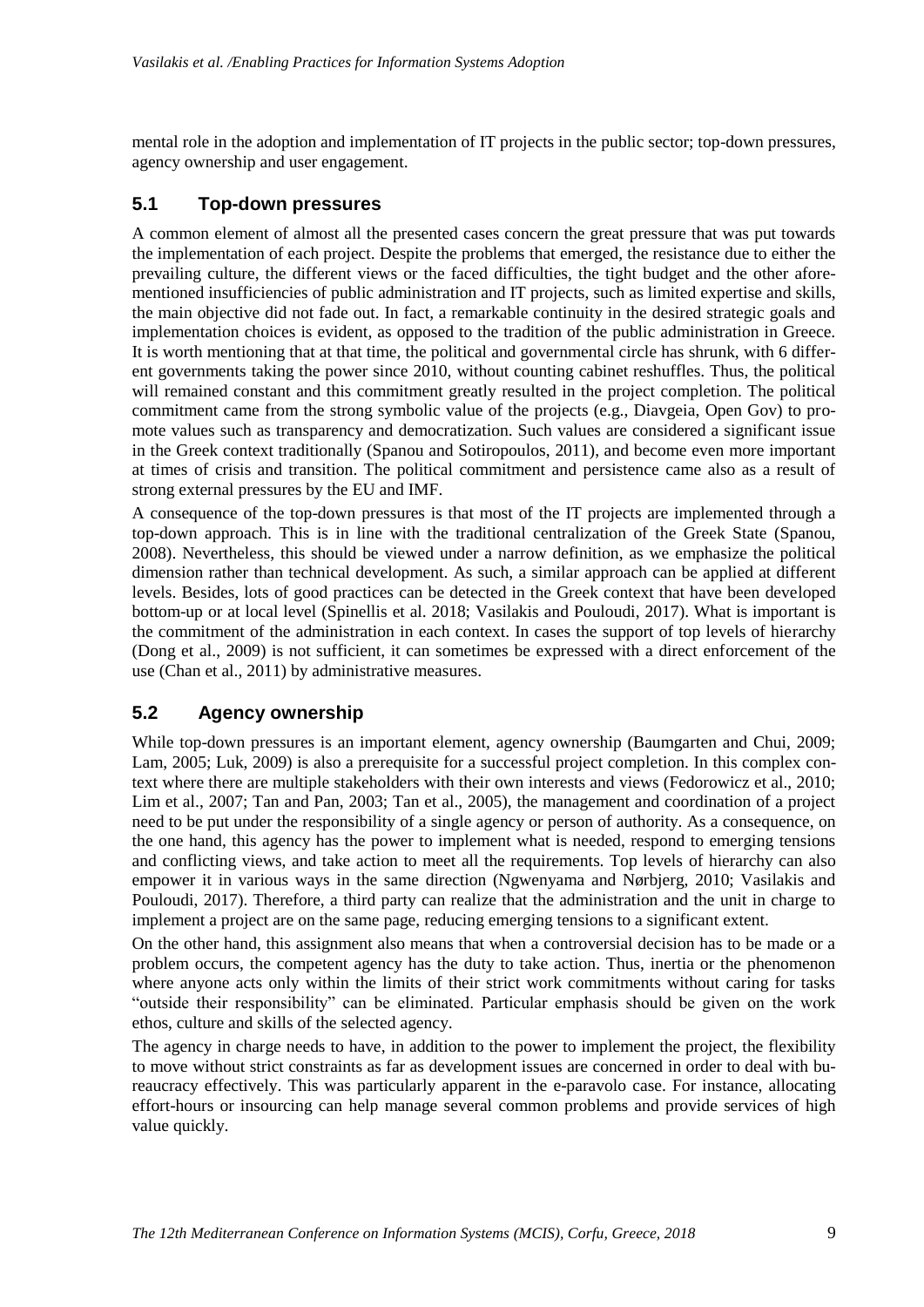Regarding project development, an incremental implementation approach seems to be effective. The development in stages can reduce time-to-market, which may reach 5 years in the Greek public sector (Spinellis et al., 2018), and also provide quick, small wins. The value of such wins is highlighted in the literature (Kotter, 1995; Reay et al., 2006; Vasilakis and Pouloudi, 2017) so as to gain trust and wider support for the sustainability and expansion of the project (Bannister and Connolly, 2011; Janowski, 2015). For example, e-paravolo and Diavgeia were first implemented in-house by a small number of developers so as to promote the value of the system, before a second, extended version was developed independently. E-paravolo has also already proven its potential and more application fields can follow. At the same time, Pothen Esches began its operation having lots of open issues in terms of user friendliness, which caused lots of complaints by end users. However, in this way usefulness prevailed over ease of use, which can be achieved with a subsequent version of the system.

We must clarify that by highlighting the value of stage development, we do not argue against radical changes. Rather, our focus is on small wins. The presented cases reveal that staged development can be compatible with crucial and radical reforms, too. For example, Diavgeia constitutes such a case, especially at the cultural level, while e-paravolo does so mainly in operational terms.

#### **5.3 User engagement**

A third pole that complements top-down pressures and agency ownership refers to user engagement. As it is already evident from the previous section, user acceptance and support (e.g. Hung et al., 2006; Kumar et al., 2007; Osman et al., 2014; Venkatesh et al., 2016) is critical in establishing a good practice. This refers to both civil servants and citizens, depending on the system under question.

In line with duality perspective, political commitment and agency ownership do not exclude instances of the alternative poles of related dilemmas, nor restrains the role of end users. A strong top-down pressure does not necessarily mean an authoritarian approach to development. Similarly, the assignment of ownership to an agency does not mean that the agency manages everything, or that the one who has the power "takes it all". On the contrary, when these conditions are in presence in a meaningful way, user engagement is reinforced. The more active and the earlier users are engaged, the more likely it is to adequately address the problems that may emerge (Carter and Bélanger, 2005; Panagiotopoulos et al., 2012). Users can also put pressure to other stakeholders to meet their requirements and provide services of high value.

When users are reluctant to adopt a system, exhibit resistance or refuse to do so, small wins can help as a way to promote the benefits of the implemented projects. In this way, users recognize their potential and value, and gain trust towards the forthcoming change (Al-Hujran et al., 2015).

Even though the significance of dialogue and public consultations should not be underestimated, they often end up being a legitimate excuse for deliberate delay that undermines the use of a system that challenges the status quo. Therefore, in certain cases where the impact of other measures is limited, or when a radical change is planned, enforcement may be the most appropriate and effective road to a successful implementation (Chan et al., 2011). Enforcement refers to the final, intended outcome with a clear and foreseen end. It does not imply that the whole process is strictly defined in detail in all the related dimensions (i.e. without excluding alternative poles of duality tensions). For instance, in order to address resistance against Diavgeia, but also put pressure to all stakeholders to help solve the emerging problems, it was decided that unless an administrative act is published on the platform, it is not considered to be in effect.

#### **5.4 Framework of e-government enablers**

The analysis of the three poles reveals that they are strongly interdependent. Consistent with Boonstra et al. (2017), no single pole in each dualistic tension applies in good practice in such a complex context. In addition, these dualistic tensions or dilemmas are highly interlinked. A decision in a dilemma influences that following tension and it should not be dealt with in isolation. Instead, a combination of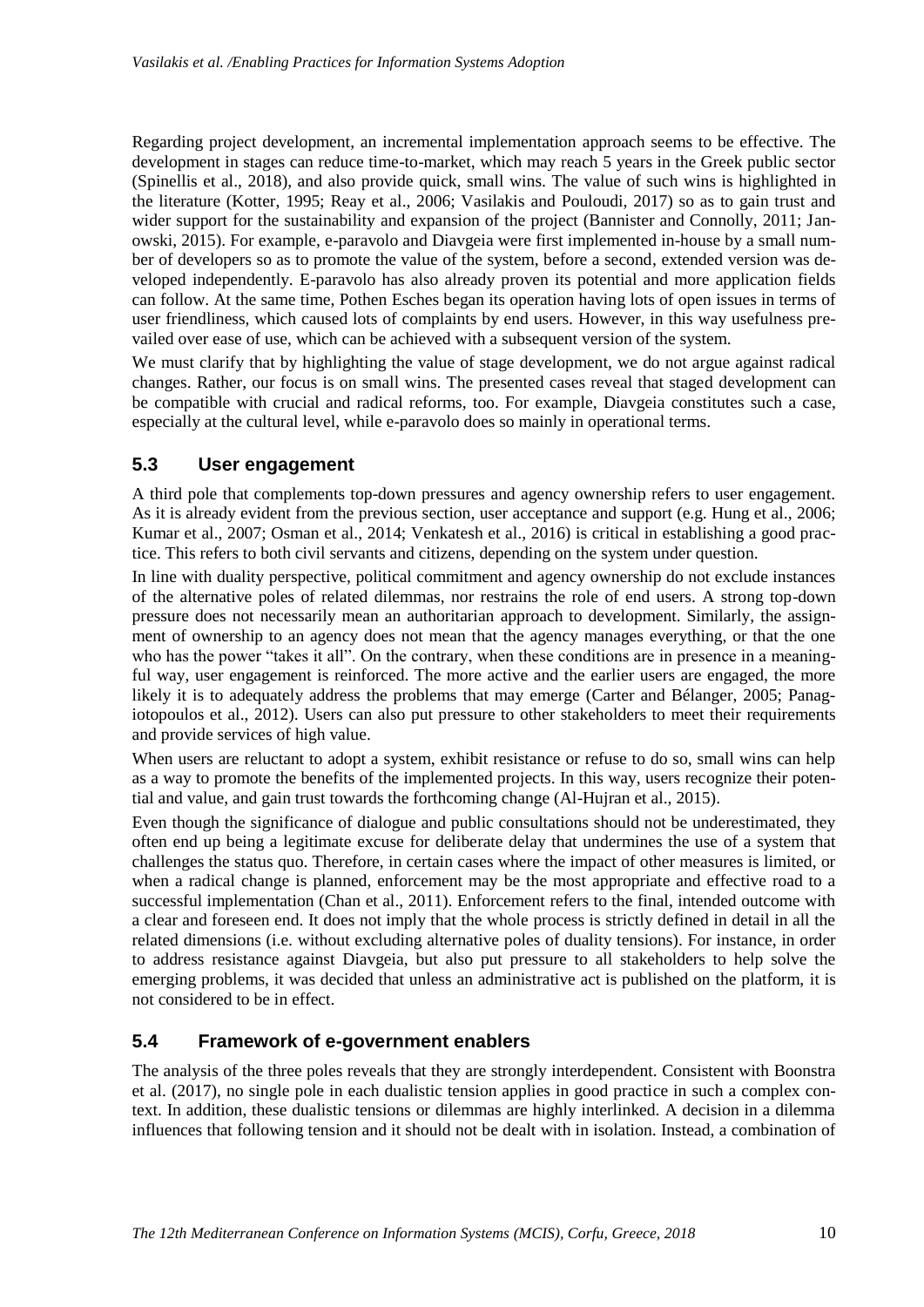them seems to be beneficial, or even necessary, to lead to a successful implementation. This is an ongoing process, where various elements change among different levels or at different times. In any case, tensions need to get addressed once they emerge.

We therefore propose a framework, where top-down pressures, agency ownership and user engagement constitute a virtuous circle with interlinked factors (Figure 1). Top-down pressures can enable agency ownership and user engagement through empowerment and enforcement respectively. Similarly, agency ownership can facilitate user engagement when a flexible and staged development approach is adopted. Expanding the scope of this framework, the good practices of e-government in Greece, such as those we described can also operate as a "stage development" and "small win" towards the required change in the culture and the operation of public administration, that triggers further agency ownership and user engagement of extended e-government services.



#### *Figure 1. Enablers of good e-government practices in a disorganized context.*

Finally, we should note that the presented analysis applies to a very particular and highly complex national context. Consequently, further research is necessary to explore whether and how they may apply in different national contexts. Nonetheless, the proposed framework can help distinguish active enablers in various settings and could be expanded or adapted appropriately as further empirical material from different contexts of e-government implementation are studied. In the same vein, applying different criteria to evaluate e-government projects would result in identifying different exemplars of egovernment development and adoption. Therefore, research that employs different definitions of what is considered good practice (i.e., studies that go beyond projects adopted by their intended users, as those we considered in this paper) may lead to the identification of different enablers of such good practices.

To conclude, this paper reviewed a number of enabling practices for e-government, through an indepth study of four nation-wide IT projects recently adopted in Greece. We explained that Greece constitutes a particular context for the study of e-government, primarily because of its administrative culture on the one hand and the ongoing financial crisis on the other, which both influence the conditions that shape IT project development in the public sector. Against a culture that is traditionally characterized by slow and fragmented development, scepticism and resistance in adoption, we found evidence of good practices that facilitate e-government. Although Greece is among the laggards of egovernment adoption in the EU, the ongoing research in the field of e-government suggests that there is ample scope for improvement in IT project development and use, in both developed and developing national contexts. We therefore hope that the presented framework will contribute to the debate on how better e-government services may be developed and adopted.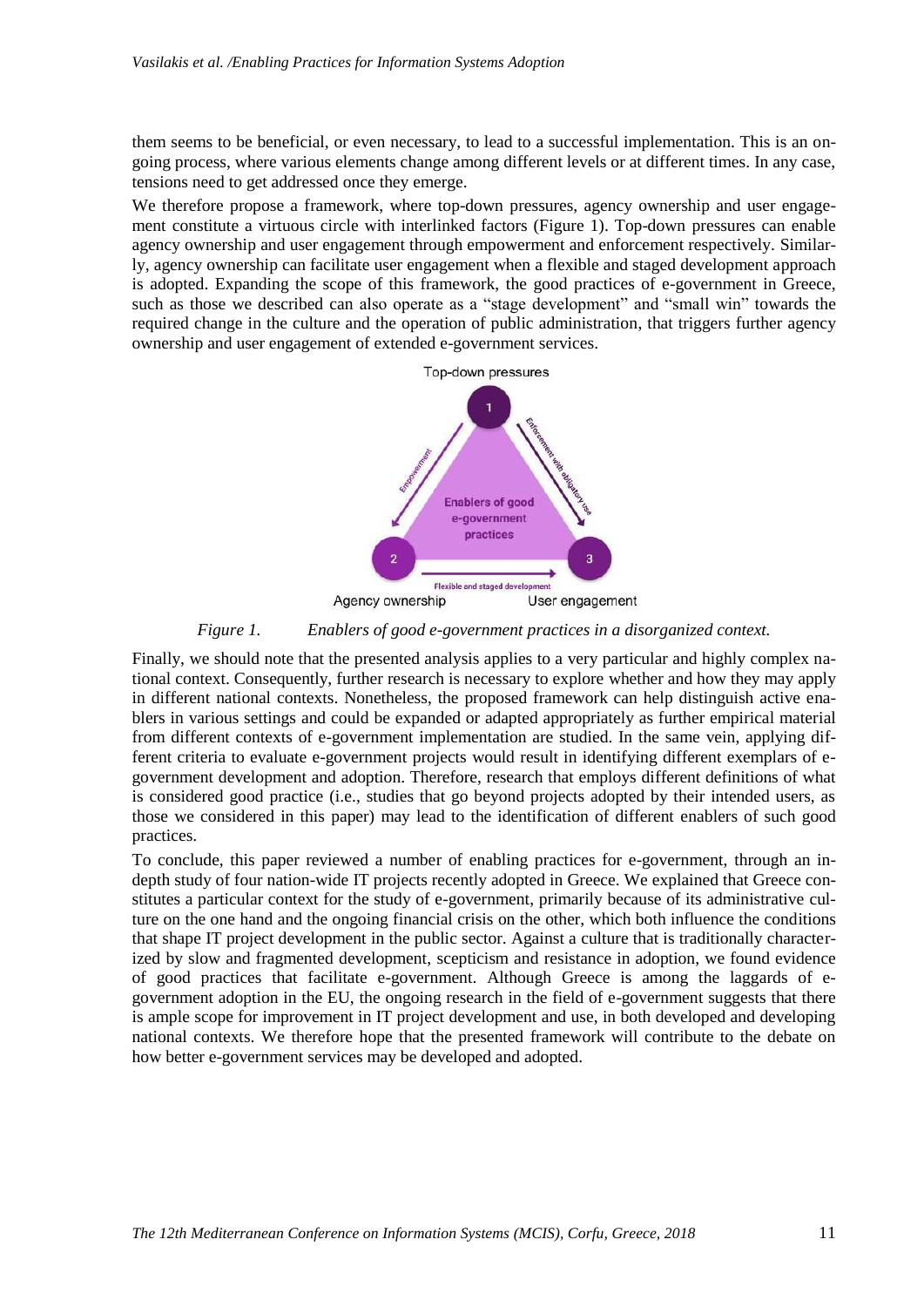#### Acknowledgments

This research has been partially funded by diaNEOsis Research and Policy Institute [\(http://www.dianeosis.org/en/\)](http://www.dianeosis.org/en/) in the context of a study on e-government in Greece. Nancy Pouloudi also acknowledges the financial support of the Research Center of the Athens University of Economics and Business for the presentation of this work at MCIS 2018.

#### References

- Aladwani, A.M. (2013). "A contingency model of citizens' attitudes toward e-government use." *Electronic Government International Journal*, 10 (1), 68–85.
- Al-Hujran, O., M.M. Al-Debei, A. Chatfield and M. Migdadi (2015). "The imperative of influencing citizen attitude toward e-government adoption and use." *Computers in Human Behavior*, 53, 189- 203.
- Angelidis, P., S. Giest, J. Dumortier, J. Artmann and J. Heywood (2010). eHealth Strategies: Greece. Report prepared by Empirica on behalf of the European Commission, DG Information Society and Media.
- Anthopoulos, L., P. Siozos, A. Nanopoulos and I.A. Tsoukalas (2006). "The bottom-up design of egovernment. Development methodology based on a collaboration environment." *E-Service Journal*, 4 (3), 3–24.
- Bamidis, P., T.G. Stamkopoulos, D. Koufogiannis, N. Dombros, N. Maglaveras and C. Pappas (2006). Methodologies for establishing an institutional and regulatory framework for telemedicine services in Greece. In: *Proceedings of the 5th International Conference on Information Technology in Biomedicine*, Ioannina.
- Bannister, F. and R. Connolly (2011). "Trust and transformational government: A proposed framework for research." *Government Information Quarterly*, 28 (2), 137–147.
- Barge, K. J., M. Lee, K. Maddux, R. Nabring and B. Townsend (2008). "Managing dualities in planned change initiatives." *Journal of Applied Communication Research*, 36 (4), 364–390.
- Baumgarten, J., and M. Chui (2009). "E-government 2.0." *McKinsey Quarterly*, 4 (2), 26-31.
- Bodganos, C., M. Lagouros and L. Ekonomou (2008). "Healthcare information systems in Greece: system and human integration." *Communications and Information Technology*, 1-3.
- Boonstra, A., D. Boddy and S. Bell (2008). "Stakeholder management in IOS projects: Analysis of an attempt to implement an electronic patient file." *European Journal of Information Systems*, 17 (2), 100–111.
- Boonstra, A., and M.A.G. Van Offenbeek (2011). "Towards consistent modes of e-health implementation: Structurational analysis of a telecare programme's limited success." *Information Systems Journal*, 20 (6), 537–561.
- Boonstra, A., M.A.G. van Offenbeek, and J.F.J. Vos (2017). "Tension Awareness of Stakeholders in Large Technology Projects: A Duality Perspective." *Project Management Journal*, 48 (1), 19–36.
- Brown, A.D. (2004). "Authoritative sensemaking in a public inquiry report." *Organization Studies*, 25 (1), 95-112.
- Carter, L., and F. Bélanger (2005). "The utilization of e-government services: Citizen trust, innovation and acceptance factors." *Information Systems Journal*, 15 (1), 5–25.
- Chan, F., J.Y. Thong, V. Venkatesh, S. Brown, P. Hu and K.Y. Tam (2011). "Modeling citizen satisfaction with mandatory adoption of an e-government technology." *Journal of the Association for Information Systems*, 11 (10), 519-549.
- Constantinides, P. and M. Barrett (2006). "Large-scale ICT innovation, power, and organizational change the case of a regional health information network." *The Journal of Applied Behavioral Science*, 42 (1), 76–90.
- Dong, L., D. Neufeld and C. Higgins (2009). "Top management support of enterprise systems implementations." *Journal of Information Technology*, 24 (1), 55–80.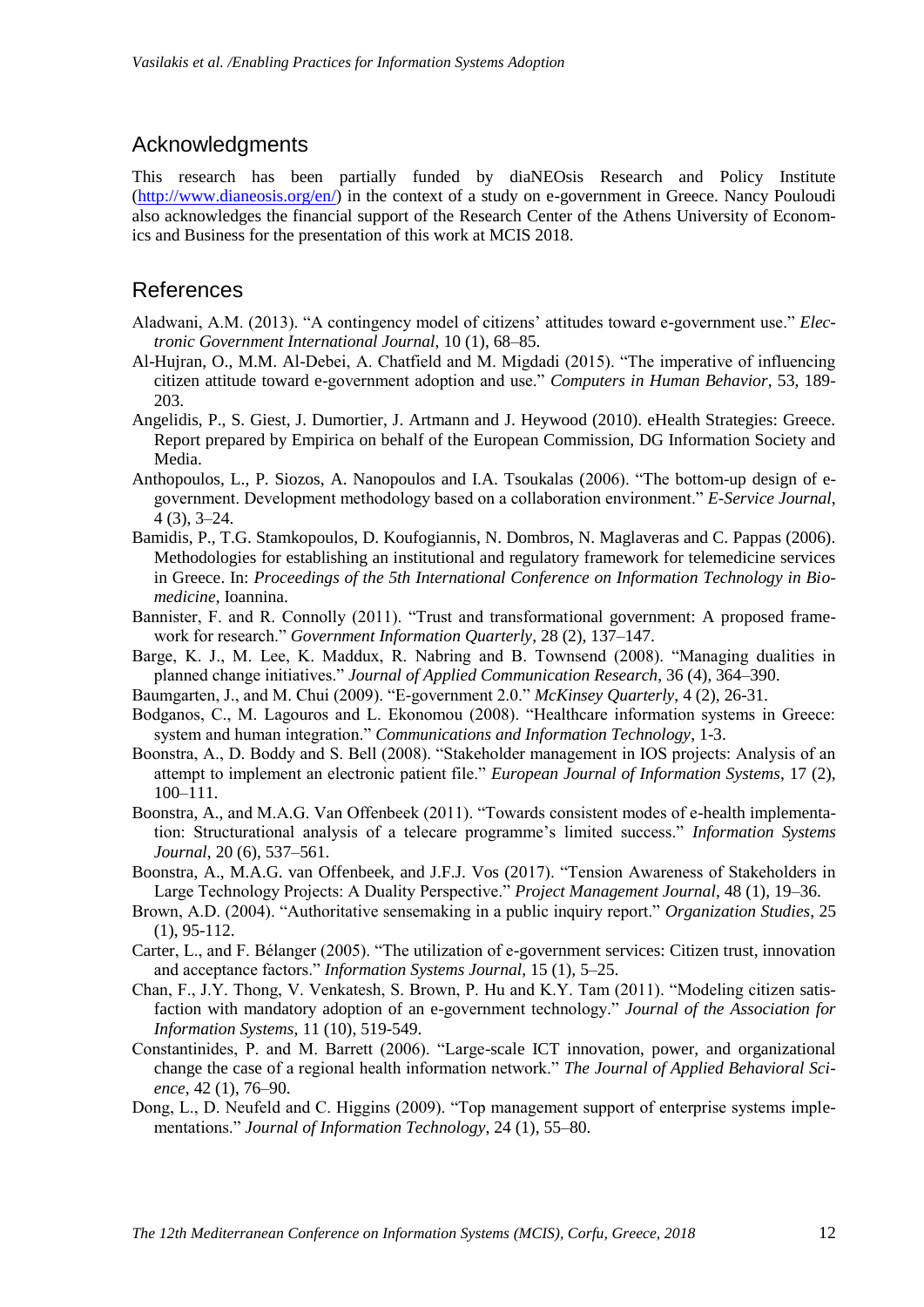Economou, C. (2010). "Greece: Health system review." Health Systems in Transition, 12 (7), 1-180.

- Ferro, E. and M. Sorrentino (2010). "Can intermunicipal collaboration help the diffusion of E-Government in peripheral areas? Evidence from Italy." *Government Information Quarterly*, 27 (1), 17–25.
- Fedorowicz, J., J.L. Gogan and M.J. Culnan (2010). "Barriers to interorganizational information sharing in e-government: A stakeholder analysis." *The Information Society*, 26 (5), 315-329.
- Gil-Garcia, R., and T. Pardo (2005). "E-government success factors: Mapping practical tools to theoretical foundations." *Government Information Quarterly*, 22 (2), 187–216.
- Gouscos, D., M. Kalikakis, M. Legal and S. Papadopoulou (2007). "A general model of performance and quality for one-stop e-government service offerings." *Government Information Quarterly*, 24, 860–885.
- Greenhalgh, T., H.W. Potts, G. Wong, P. Bark and D. Swinglehurst (2009). "Tensions and paradoxes in electronic patient record research: A systematic literature review using the meta-narrative method." *Milbank Quarterly*, 87 (4), 729–788.
- Greenhalgh, T. and R. Stones (2010). "Theorising big IT programmes in healthcare: Strong structuration theory meets actor-network theory." *Social Science & Medicine*, 70 (9), 1285-1294.
- Guijarro, L. (2007). "Interoperability frameworks and enterprise architectures in e-government initiatives in Europe and the United States." *Government Information Quarterly*, 24, 89–101.
- Heeks, R. (2003). *Success and Failure Rates of eGovernment in Developing/Transitional Countries: Overview*. University of Manchester. URL: [www.egov4dev.org/sfoverview.htm](http://www.egov4dev.org/sfoverview.htm) (visited on 5/31/2018).
- Helbig, N.C., J.R. Gil-Garcia and E. Ferro (2005). "Understanding the Complexity in Electronic Government: Implications from the Digital Divide literature." In *Proceedings of the Eleventh Americas Conference on Information Systems*.
- Hung, S.Y., C.M. Chang, and T.J. Yu (2006). "Determinants of user acceptance of the e-Government services: The case of online tax filing and payment system." *Government Information Quarterly*, 23 (1), 97-122.
- Janowski, T. (2015). "Digital government evolution: From transformation to contextualization." *Government Information Quarterly*, 32 (3), 221-236.
- Klecun-Dabrowska, E. and T. Cornford (2000). "Telehealth acquires meanings: Information and communication technologies within health policy." *Information Systems Journal*, 10 (1), 41-63.
- Korteland, E. and V. Bekkers (2007). "Diffusion of E-government innovations in the Dutch public sector: The case of digital community policing." *Information Polity*, 12 (3), 139-150.
- Kotter, J.P. (1995). "Leading change: Why transformation efforts fail." *Harvard Business Review*, 73(2), 59–67.
- Kumar, V., B. Mukerji, I. Butt, and A. Persaud (2007). "Factors for successful e-government adoption: A conceptual framework." *Electronic Journal of E-government*, 5 (1), 63-76.
- Lapointe, L. and S. Rivard (2005). "A multilevel model of resistance to information technology implementation." *MIS Quarterly*, 29 (3), 461–491.
- Lam, W. (2005). "Barriers to e-government integration." *Journal of Enterprise Information Management*, 18 (5), 511-530.
- Lim, E.T., C.W. Tan and S.L. Pan (2007). "E-government implementation: balancing collaboration and control in stakeholder management." *International Journal of Electronic Government Research*, 3 (2), 1-28.
- Luk, S.C.Y. (2009). "The impact of leadership and stakeholders on the success/failure of egovernment service: Using the case study of e-stamping service in Hong Kong." *Government Information Quarterly*, 26 (4), 594-604.
- Moon, M. (2002). "The evolution of e-government among municipalities: Rhetoric or reality?" *Public Administration Review*, 62 (4), 424–433.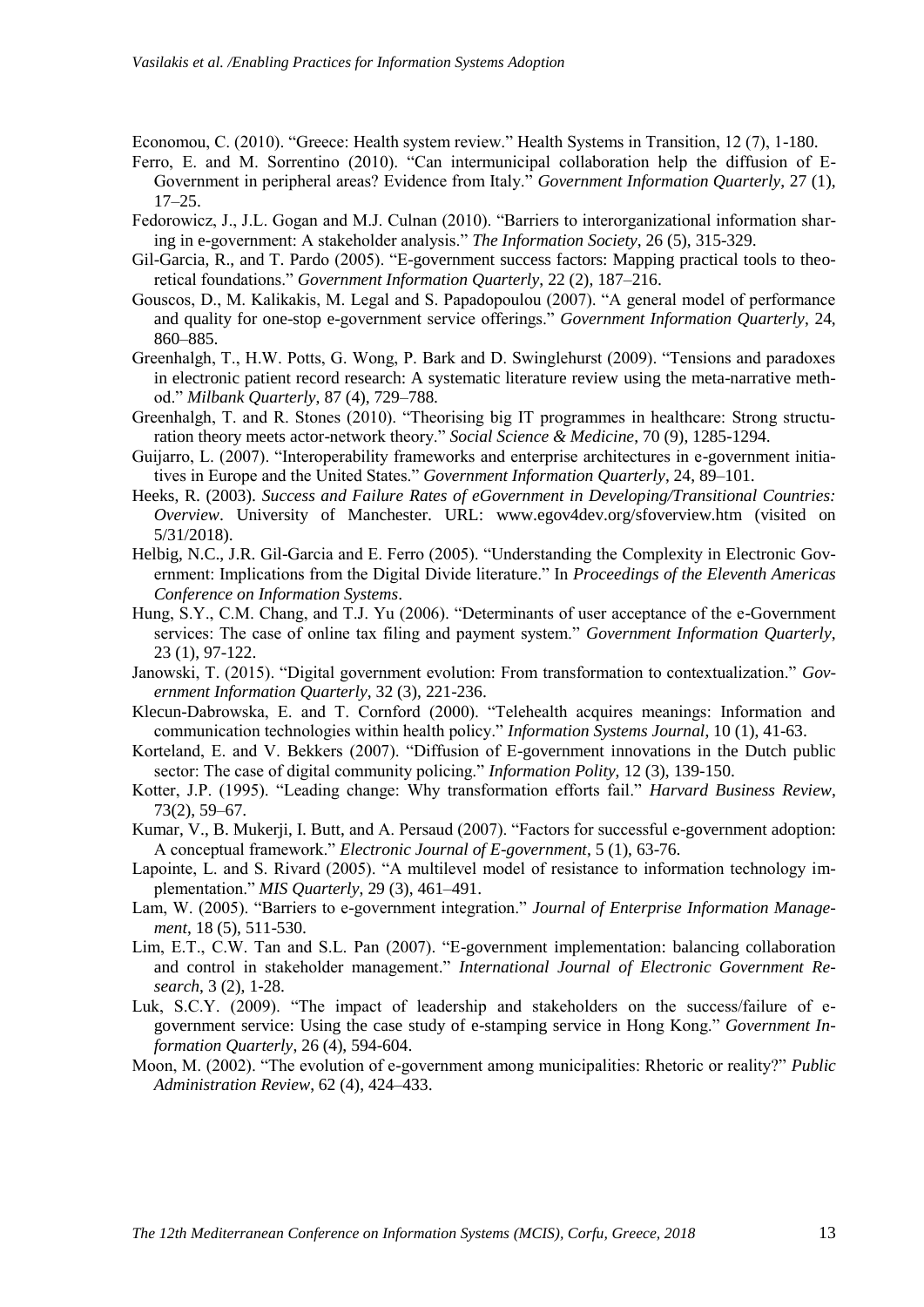- Morrison, Z., K. Marsden, K. Cresswell, B. Fernando and A. Sheikh (2013). "Utilizing a discoursebased understanding of organizational change to explore the introduction of national electronic health records in England." *Journal of Change Management*, 13 (3), 266-282.
- Motion, J. and S. Leitch (2009). "The transformational potential of public policy discourse." *Organization Studies*, 30 (10), 1045-1061.
- Mouzelis, N.P. (1978). *Modern Greece: facets of underdevelopment*. Macmillan, London (1978)
- Mueller, F., J. Sillince, C. Harvey and C. Howorth (2004). "A rounded picture is what we need: rhetorical strategies, arguments, and the negotiation of change in a UK hospital trust." *Organization Studies*, 25 (1), 75-93.
- Ngwenyama, O. and J. Nørbjerg (2010). "Software process improvement with weak management support: an analysis of the dynamics of intraorganizational alliances in IS change initiatives." *European Journal of Information Systems*, 19 (3), 303–319.
- Orlikowski, W.J. (1992). "The duality of technology: Rethinking the concept of technology in organizations." *Organization Science*, 3 (3), 398–427.
- Osman, I. H., A.L. Anouze, Z. Irani, B. Al-Ayoubi, H. Lee, A. Balcı, T.D. Medeni and V. Weerakkody (2014). "COBRA framework to evaluate e-government services: A citizen-centric perspective." *Government Information Quarterly*, 31 (2), 243-256.
- Panagiotopoulos, P., M.M. Al-Debei, G. Fitzgerald and T. Elliman (2012). "A business model perspective for ICTs in public engagement." *Government Information Quarterly*, 29 (2), 192–202.
- Pope, C., G. Robert, P. Bate, A. Le May and J. Gabbay (2006). "Lost in translation: A multi-level case study of the metamorphosis of meanings and action in public sector organizational innovation." *Public Administration*, 84 (1), 59-79.
- Reay, T., K. Golden-Biddle and K. Germann (2006). "Legitimizing a new role: Small wins and microprocesses of change." *Academy of Management Journal*, 49 (5), 977-998.
- Robey, D., J.W. Ross and M.C. Boudreau (2002). "Learning to implement enterprise systems: An exploratory study of the dialectics of change." *Journal of Management Information Systems*, 19 (1), 17–46.
- Seo, M., L.L. Putnam and J.M. Bartunek (2004). "Dualities and tensions of planned organizational change." In M. S. Poole and A. H. Van de Ven (Eds.), *Handbook of organizational change and innovation* (pp. 73–107). New York, NY: Oxford University Press.
- Smith, A., and F.M. Graetz (2011). *Philosophies of organizational change*. Cheltenham, England: Edward Elgar Publishing.
- Sotiropoulos, D.A. (2006). "Old Problems and New Challenges: The Enduring and Changing Functions of Southern European State Bureaucracies." In R. Gunther, P.N. Diamandouros and D.A. Sotiropoulos (eds), *Democracy and the State in the New Southern Europe*. Oxford: Oxford University Press, pp. 197–234.
- Sotiropoulos, D.A. (2007). "A Case of Amateurs and Professionals: The Role of Greek Senior Civil Service." In E.C. Page and V. Wright (eds), *From the Active to the Enabling State: The Changing Role of Top Officials in European Nations*. Basingstoke: Palgrave Macmillan, pp. 15–37.
- Spanou, C. (1996). "Penelope's Suitors: Administrative Modernization and Party Competition in Greece." *West European Politics*, 19 (1), 97–124.
- Spanou, C. (2001). "(Re)shaping the Politics-Administration Nexus: The Decline of a Symbiotic Relationship?", in B.G. Peters and J. Pierre (eds), *Politicians, Bureaucrats and Administrative Reform*. London: Routledge, pp. 106–115.
- Spanou, C. (2008). "State Reform in Greece: Responding to Old and New Challenges." *International Journal of Public Sector Management*, 21 (2), 150–173.
- Spanou, C. and D.A. Sotiropoulos (2011). "The odyssey of administrative reforms in Greece, 1981– 2009: A tale of two reform paths." *Public Administration*, 89 (3), 723-737.
- Spinellis, D., N. Vasilakis, N. Pouloudi and N. Tsouma (2018). *Electronic Government in Greece: Achievements, problems and the road to digital transformation*. Dianeosis report. URL: